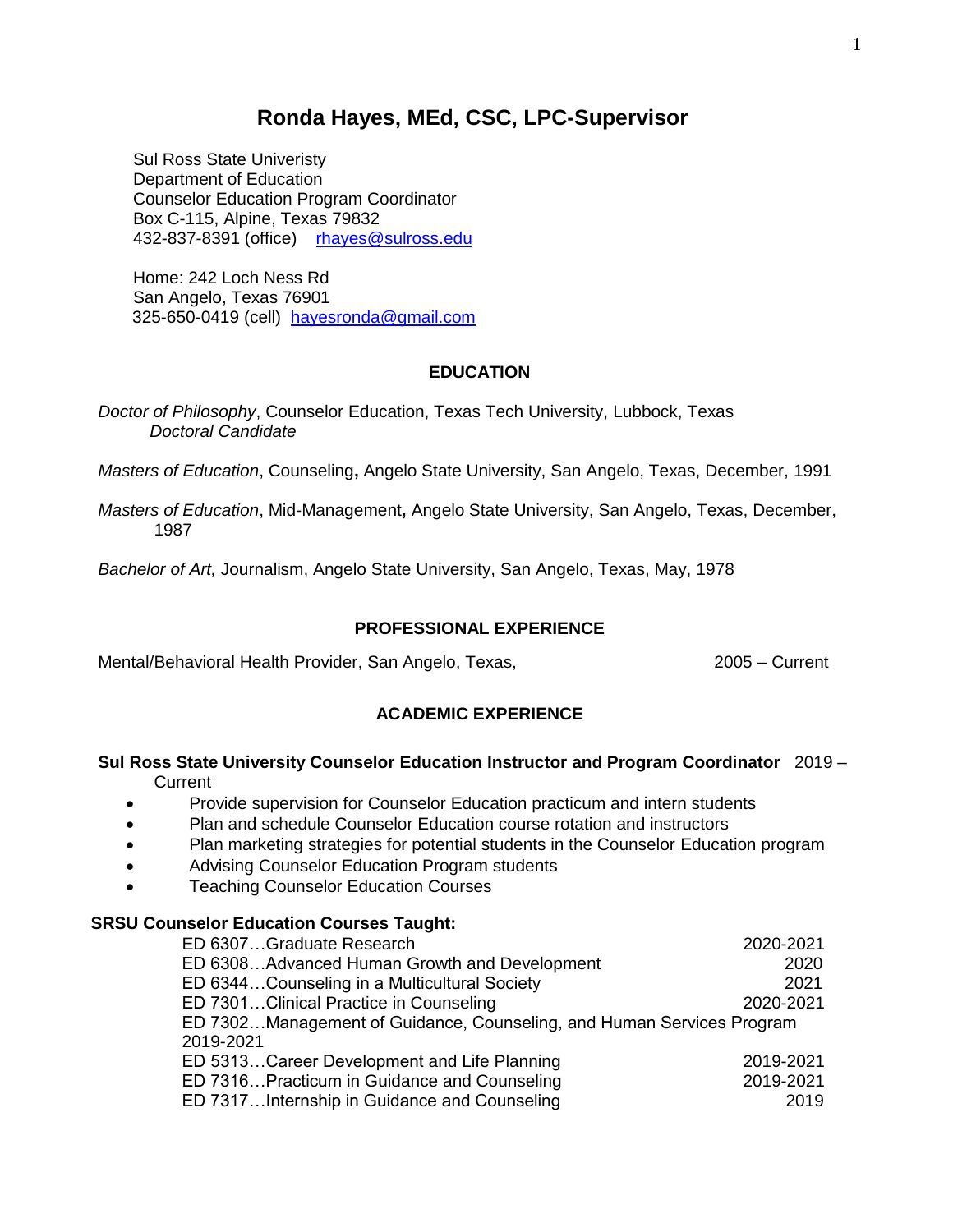#### **Sul Ross State University Counselor Education Service**

| Chair of the Counseling Comprehensive Exam Committee<br>$\bullet$   |                                                                                                                                                                   | 2019 - 2021   |
|---------------------------------------------------------------------|-------------------------------------------------------------------------------------------------------------------------------------------------------------------|---------------|
| $\bullet$                                                           | Member on the Faculty Staff Search Committee                                                                                                                      | 2019          |
| Member on the CACREP Accreditation Committee<br>$\bullet$           |                                                                                                                                                                   | 2018 - 2021   |
| Member on the Counselor Education Curriculum Committee<br>$\bullet$ |                                                                                                                                                                   | 2019 - 2021   |
| $\bullet$                                                           | Counselor Retreat (Mini-Conference) Coordinator                                                                                                                   | 2019          |
| $\bullet$                                                           | <b>Sul Ross State University Service</b><br><b>Peer Review</b>                                                                                                    | 2020 - 2021   |
|                                                                     | Sul Ross State University Counselor Education Adjunct Instructor                                                                                                  | $2010 - 2019$ |
| $\bullet$                                                           | Researching and developing current instructional material for Counselor Education courses<br>Keeping updated with legislative and state educational rules changes |               |

- Writing course syllabi that meet CACREP standards
- Developing matrix for grading

# **SRSU Counselor Education Courses Taught as Adjunct:**

| $\bullet$ | ED 7302Management of Guidance, Counseling, and Human Services Program |               |
|-----------|-----------------------------------------------------------------------|---------------|
|           | $2010 - 2019$                                                         |               |
|           | • ED 5313Career Development and Life Planning                         | $2011 - 2019$ |
| $\bullet$ | ED 5322Behavior Management                                            | 2010          |
|           | • ED 5314 Personality and Counseling Theory                           | 2010          |
| $\bullet$ | ED 6308Advanced Human Growth and Development                          | 2010          |
| $\bullet$ | ED 6346Ethical and Legal Issues                                       | $2011 - 2014$ |
|           | • ED 6342Addictive Disorders                                          | 2011          |

# **COUNSELOR EDUCATION SITE SUPERVISIOR**

| • Angelo State University | 1999 – 2012 |
|---------------------------|-------------|
| • Sul Ross University     | 1999 – 2000 |

# **RECOGNITION / AWARDS**

SRSU Amazing Academic Assessment Award Winner, 2021

SRSU Top Academic Assessments Model Report, 2019-2020

TTU College of Education Travel Award to IAMFC, Oxford, England, July, 2019

TTU College of Education Travel Award to ACA, New Orleans, Louisiana, March, 2019

Three Rivers' Counseling Association's George Pliler Counselor of the Year, February, 2005

# **NON-PEER REVIEWED PUBLISHED COUNSELING RELATED ARTICLES**

Hayes, R. (2005). *Olivia Teaches Love*, San Angelo Standard Times, San Angelo, Texas.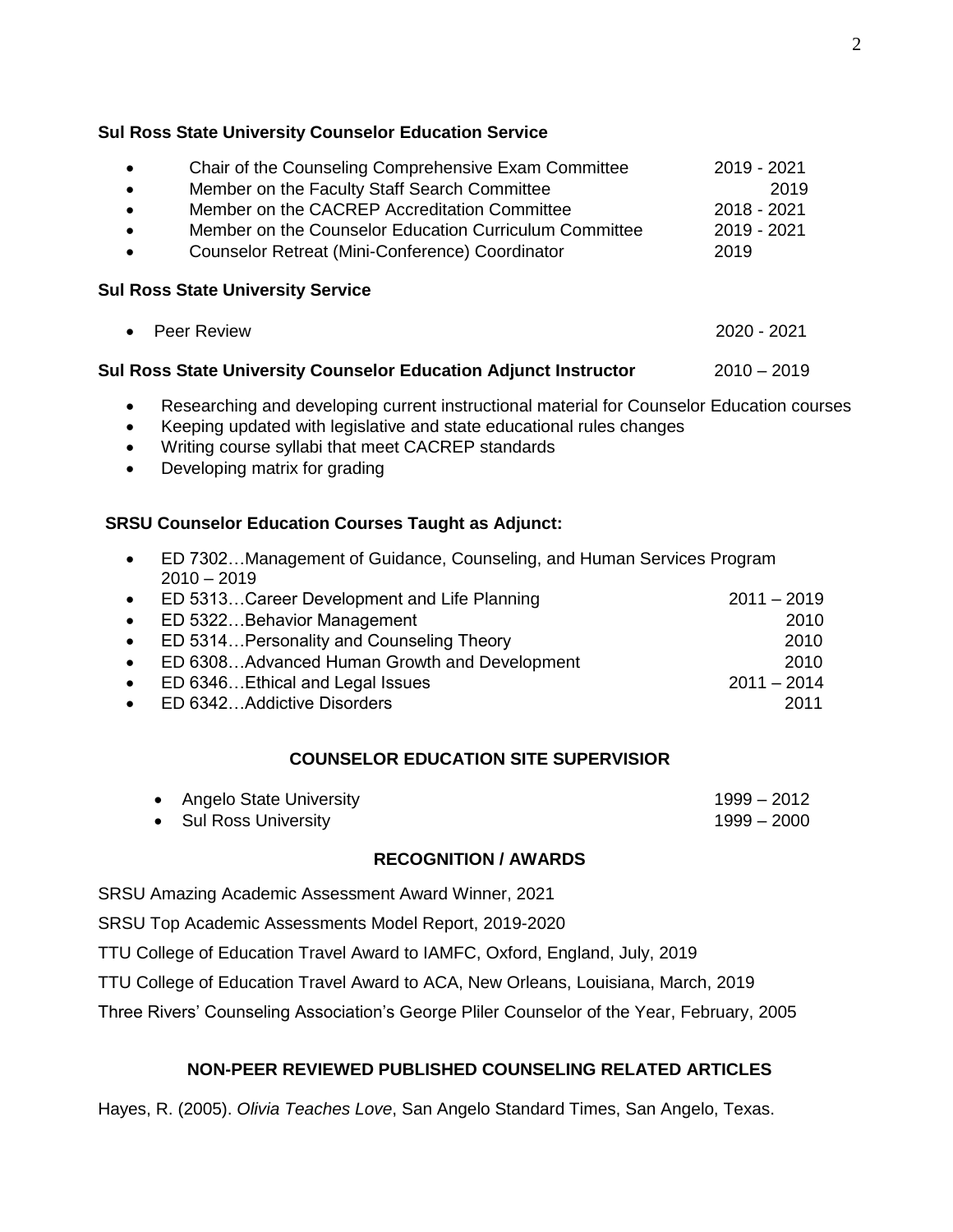Hayes, R. (2004). *What We Get When We Give*, San Angelo Standard Times, San Angelo, Texas.

Hayes, R. (2003). *Perfume Creates Scented Memories*, San Angelo Standard Times, San Angelo, Texas.

#### **PEER REVIEWED PROFESSIONAL PRESENTATIONS**

- Hayes, R., Using Visual Aides to Enhance Understanding and Healing, Texas Counseling Association State Conference, Ft. Worth, Texas, November, 2019.
- Bradley, L., Hayes, R., Ethical Traps: Issues for Couples and Family Counseling, International Association of Marriage and Family Counselors Conference, Oxford, England, July 2019.
- Bradley, L., Hendricks, B., Hayes, R., Ethical Concerns Boundaries Issues for Family Counselors, American Counseling Association (ACA) National Conference, New Orleans, Louisiana, March, 2019.
- Hayes, R., Using Visual Aides to Enhance Understanding and Healing, Sul Ross State University Counselor Retreat, Alpine, Texas, April, 2019.
- Hayes, R., Using Visual Aides to Enhance Understanding and Healing, Texas Alamo Region Counseling Association (TARCA). San Antonio, Texas, January, 2019.
- Hayes, R., Using Visual Aides to Enhance Understanding and Healing, High Plains Counseling Association (HPCA) Conference Amarillo, Texas, January, 2018.
- Hayes, R., When Healthy Eating Becomes Unhealthy: Orthorexia Nervosa, Rivercrest Hospital, San Angelo, TX, April, 2016.
- Hayes, R., Putting Things in Order: Managing Stress, Rivercrest Hospital, San Angelo, Texas, January, 2015.
- Hayes, R., Using Visual Aides to Enhance Understanding and Healing, Rivercrest Hospital, San Angelo, Texas, May, 2014.
- Hayes, R., Using Visual Aides to Enhance Understanding and Healing, Rivercrest Hospital, San Angelo, Texas**,** May, 2013.
- Hayes, R., Play Therapy, Educational Service Center Region XV, San Angelo, Texas, March, 2002.
- Hayes, R., Journal Writing, Texas Counseling Association State Conference, November, 2000.
- Hayes, R., Creating a Student Leadership Conference, Texas Counseling Association State Conference, November, 1998.

#### **OTHER PROFESSIONAL PRESENTATIONS**

Hayes, R., Using Visual Aides to Enhance Understanding and Learning, The Science of Literacy and Learning Event, Sul Ross State University, Alpine, Texas, August, 2019.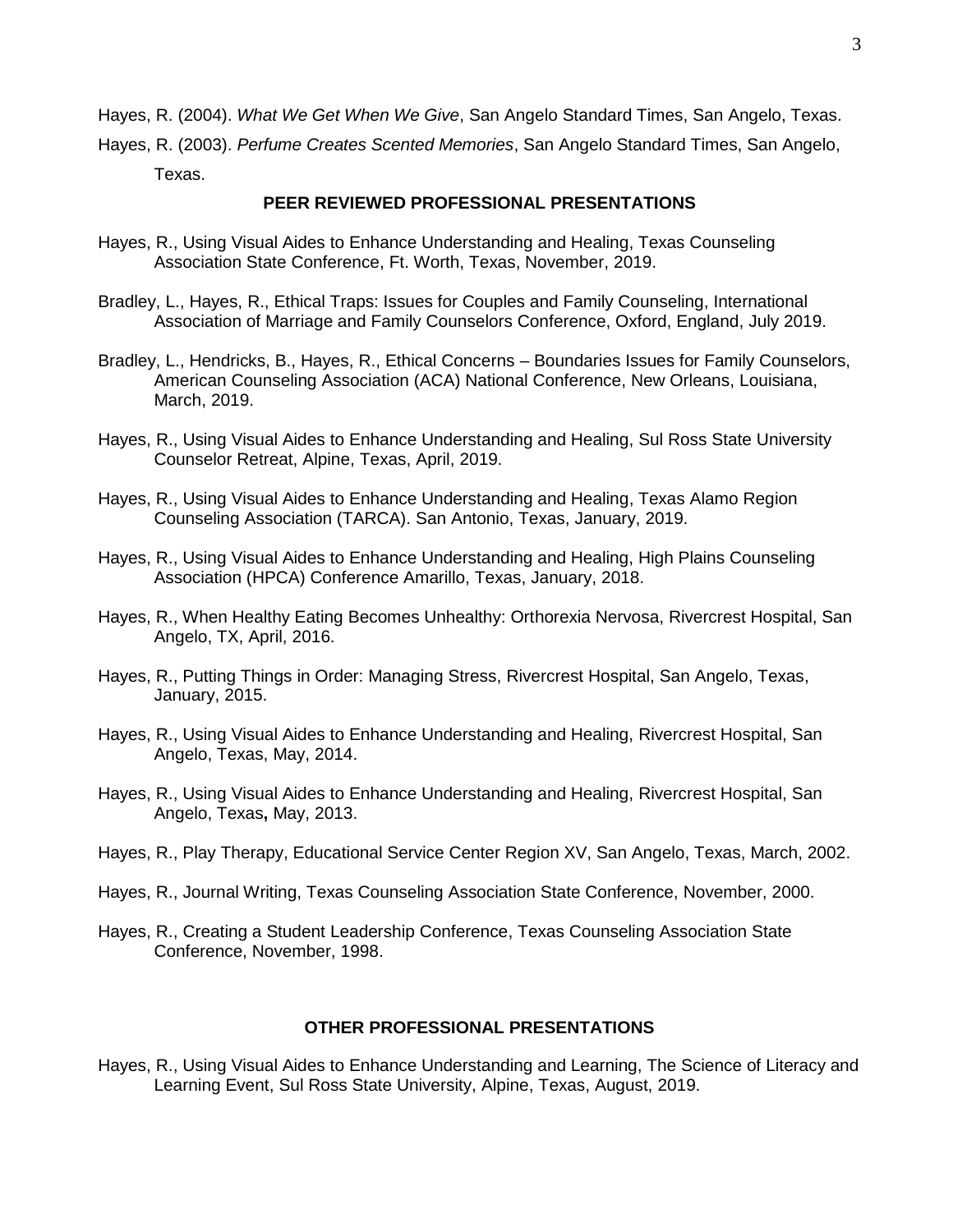Hayes, R., Reducing Stress in the Workplace and in Your Life, San Angelo Business Women's Association, San Angelo, Texas, November, 2015.

#### **PROFESSIONAL CERTIFICATIONS / LICENSURE**

| <b>Texas Licensed Professional Counselor Supervisor</b> | August 2019   |
|---------------------------------------------------------|---------------|
| <b>Texas Licensed Professional Counselor</b>            | February 2005 |
| <b>Trauma and Loss Specialist</b>                       | January 2004  |
| <b>Peer Mediation Facilitator</b>                       | October 2001  |
| <b>Practical Parent Educator</b>                        | November 1994 |
| <b>Professional School Counselor</b>                    | May 1991      |
| <b>Certified School Administrator</b>                   | December 1987 |
| <b>Certified School Teacher</b>                         | May 1978      |
|                                                         |               |

#### **PROFESSIONAL ORGANIZATIONS**

| American Counseling Association (ACA)<br>Association Counselor Education and Supervision (ACES)                                                                                                                                                                                                                                                                                      | $2018 -$ Current<br>$2018 -$ Current                                                                                             |
|--------------------------------------------------------------------------------------------------------------------------------------------------------------------------------------------------------------------------------------------------------------------------------------------------------------------------------------------------------------------------------------|----------------------------------------------------------------------------------------------------------------------------------|
| American Psychotherapy Association (APA)                                                                                                                                                                                                                                                                                                                                             | $2007 - 2018$                                                                                                                    |
| Chi Sigma Iota<br>Theta Theta Upsilon - Texas Tech University                                                                                                                                                                                                                                                                                                                        | $2019 -$ Current                                                                                                                 |
| Three Rivers Counseling Association (TRCA)<br>President<br>$\bullet$<br><b>Past President</b><br>$\bullet$<br>President-elect<br>٠<br>Secretary<br>$\bullet$                                                                                                                                                                                                                         | 1992 - Current<br>$2017 - 2018$ , $2004 - 2005$<br>$2018 - 2019$ , $2005 - 2006$<br>$2016 - 2018$ , $2003 - 2004$<br>1999 - 2000 |
| Texas Counseling Association (TCA)<br>Texas Association for Counselor Education and Supervision (TACES)<br>Texas Association for Adult Development and Aging (TAADA)<br><b>Membership Committee</b><br>$\circ$<br>Texas Association for Lesbian, Gay, Bisexual and Transgender<br>$\bullet$<br>Issues in Counseling (TALGBTIC)<br><b>Texas Career Development Association (TCDA)</b> | 1992 – Current<br>$2016 -$ Current<br>$2017 -$ Current<br>$2019 -$ Current<br>$2019 -$ Current                                   |

#### **WORKSHOP COORDINATOR**

- Ethics Workshop, Three Rivers Counseling Association, San Angelo, Texas, March, 2019.
- Rainbow Youth Counseling LBGTQ Youth, Three Rivers Counseling Association, San Angelo, Texas, April, 2019.
- Counselor Appreciation and Award Luncheon Three Rivers Counseling Association, San Angelo, Texas, February, 2019
- The ABCs of LGBTQ Clients, Three Rivers Counseling Association, San Angelo, Texas, April, 2018
- Ethics Workshop, Three Rivers Counseling Association, San Angelo, Texas, March, 2018